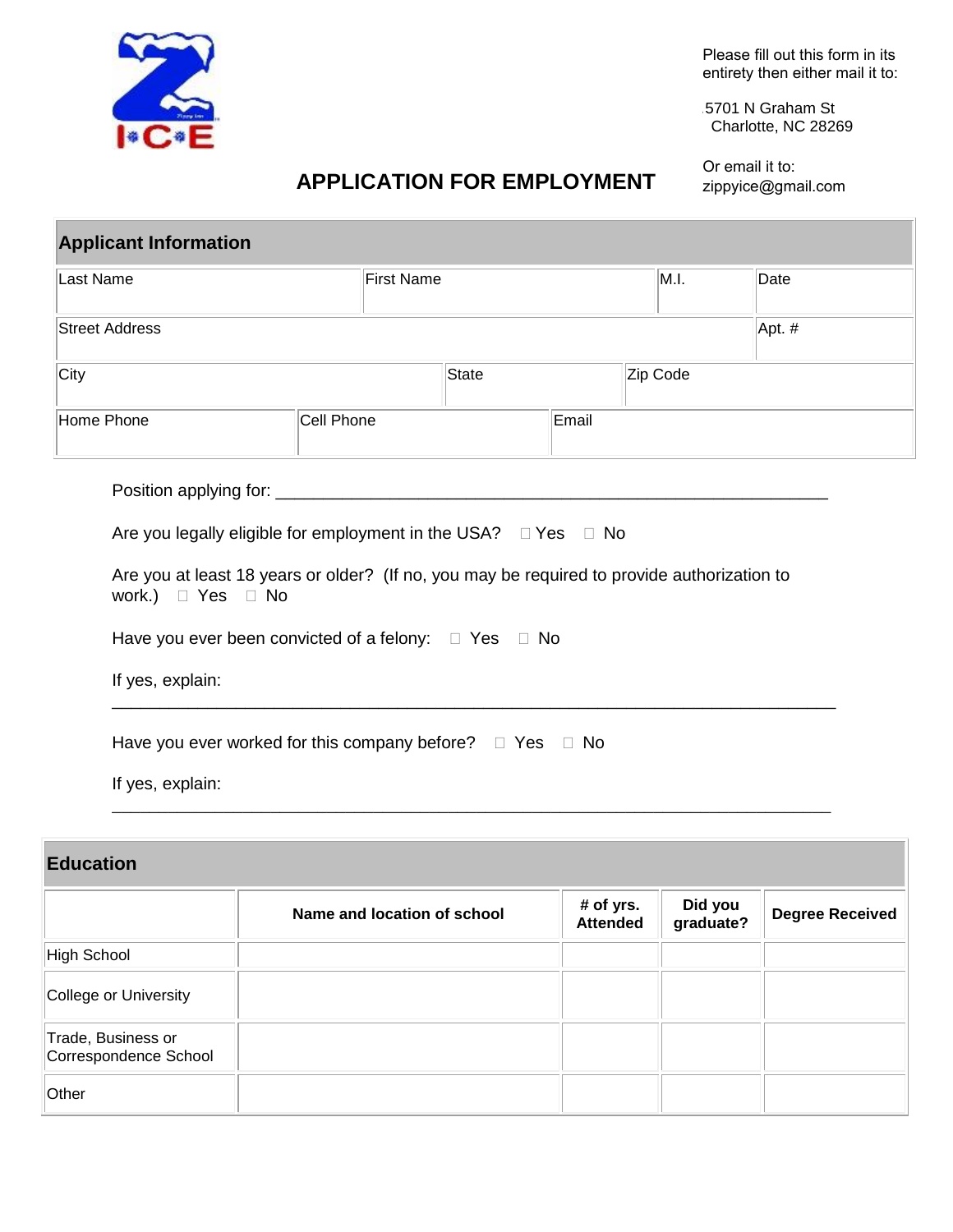| <b>Employment History:</b> Include your last seven (7) years of previous employment |    |                    |                    |  |  |
|-------------------------------------------------------------------------------------|----|--------------------|--------------------|--|--|
| From                                                                                | To | Employer Name      | Telephone          |  |  |
| Job Title                                                                           |    | Address            |                    |  |  |
| Job Responsibilities                                                                |    |                    |                    |  |  |
| Supervisor & Title                                                                  |    | Reason for Leaving | Hourly Rate/Salary |  |  |
|                                                                                     |    |                    |                    |  |  |
| From                                                                                | To | Employer           | Telephone          |  |  |
| Job Title                                                                           |    | Address            |                    |  |  |
| Job Responsibilities                                                                |    |                    |                    |  |  |
| Supervisor & Title                                                                  |    | Reason for Leaving | Hourly Rate/Salary |  |  |
|                                                                                     |    |                    |                    |  |  |
| From                                                                                | To | Employer           | Telephone          |  |  |
| Job Title                                                                           |    | Address            |                    |  |  |
| Job Responsibilities                                                                |    |                    |                    |  |  |
| Supervisor & Title                                                                  |    | Reason for Leaving | Hourly Rate/Salary |  |  |
|                                                                                     |    |                    |                    |  |  |
| From                                                                                | To | Employer Name      | Telephone          |  |  |
| Job Title                                                                           |    | Address            |                    |  |  |
| Job Responsibilities                                                                |    |                    |                    |  |  |
| Supervisor & Title                                                                  |    | Reason for Leaving | Hourly Rate/Salary |  |  |
|                                                                                     |    |                    |                    |  |  |